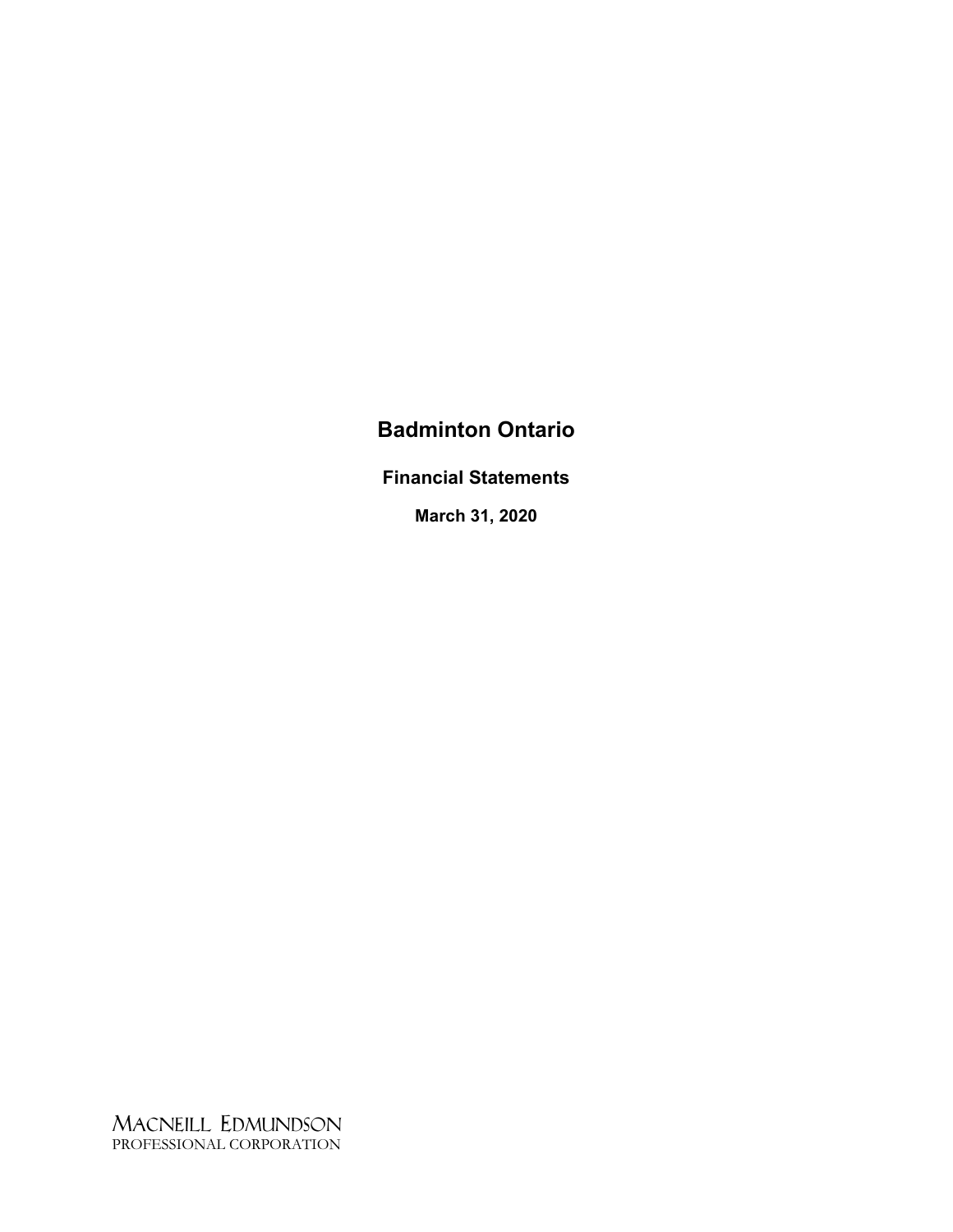# **IACNEILL EDMUNDSON** PROFESSIONAL CORPORATION

#### **INDEPENDENT AUDITOR'S REPORT**

#### To the Members of Badminton Ontario

#### *Opinion*

We have audited the financial statements of Badminton Ontario (the Association), which comprise the statement of financial position as at March 31, 2020, and the statements of revenues and expenditures, changes in net assets and cash flows for the year then ended, including a summary of significant accounting policies.

In our opinion, except for the possible effects of the matter described in the *Basis for Qualified Opinion* section of our report, the accompanying financial statements present fairly, in all material respects, the financial position of the Association as at March 31, 2020, and the results of its operations and its cash flow for the year then ended in accordance with Canadian accounting standards for not-for-profit organizations.

#### *Basis for Qualified Opinion*

The Association derives revenues in the form of ticket and merchandise sales at tournaments, the completeness of which is not susceptible to satisfactory audit verification. Accordingly, our examination of revenues from these sources was limited to the amounts recorded in the records of the Association and we were not able to determine whether any adjustments might be necessary to the excess of revenues over expenses, assets or net assets. Our audit opinion on the financial statements for the year ended March 31, 2019 was modified accordingly because of the possible effects of this limitation of scope.

We conducted our audit in accordance with Canadian generally accepted auditing standards. Our responsibilities under those standards are further described in the *Auditor's Responsibilities for the Audit of the Financial Statements* section of our report. We are independent of the Association in accordance with the ethical requirements that are relevant to our audit of the financial statements in Canada, and we have fulfilled our other ethical responsibilities in accordance with those requirements. We believe that the audit evidence we have obtained is sufficient and appropriate to provide a basis for our qualified opinion.

#### *Responsibilities of Management and Those Charges with Governance for the Financial Statements*

Management is responsible for the preparation and fair presentation of these financial statements in accordance with Canadian accounting standards for not-for-profit organizations, and for such internal control as management determines is necessary to enable the preparation of financial statements that are free from material misstatement, whether due to fraud or error.

In preparing the financial statements, management is responsible for assessing the Association's ability to continue as a going concern, disclosing, as applicable, matters relating to going concern and using the going concern basis of accounting unless management either intends to liquidate the Association or to cease operations, or has no realistic alternative but to do so.

Those charged with governance are responsible for overseeing the Association's financial reporting process.

*(continues)*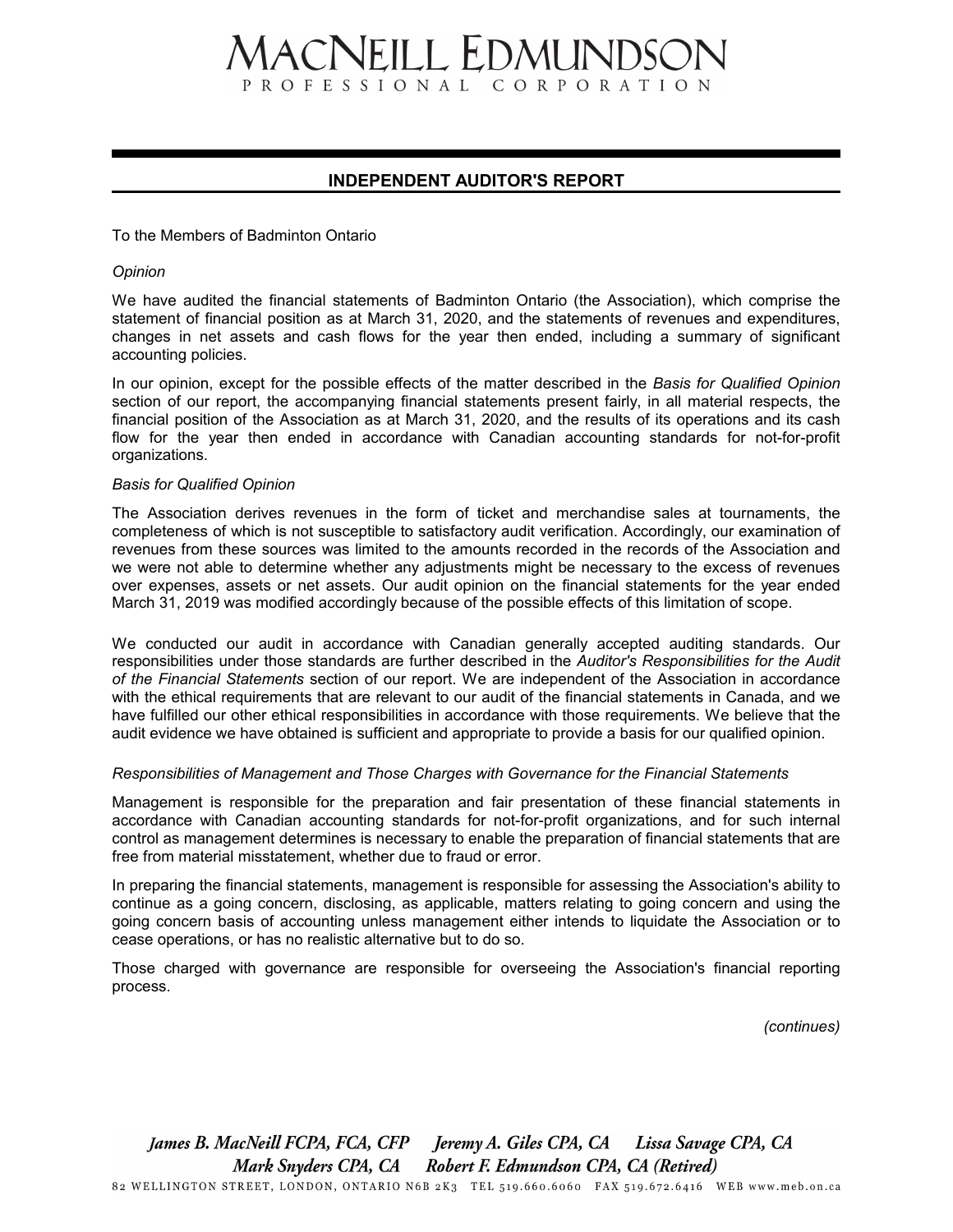# **1ACNEILL EDMUNDSON** PROFESSIONAL CORPORATION

#### **INDEPENDENT AUDITOR'S REPORT (continued)**

#### *Auditor's Responsibilities of Management for the Audit of the Financial Statements*

Our objectives are to obtain reasonable assurance about whether the financial statements as a whole are free from material misstatement, whether due to fraud or error, and to issue an auditor's report that includes our opinion. Reasonable assurance is a high level of assurance, but is not a guarantee that an audit conducted in accordance with Canadian generally accepted auditing standards will always detect a material misstatement when it exists. Misstatements can arise from fraud or error and are considered material if, individually or in the aggregate, they could reasonably be expected to influence the economic decisions of users taken on the basis of these financial statements. As part of an audit in accordance with Canadian generally accepted auditing standards, we exercise professional judgment and maintain professional skepticism throughout the audit. We also:

- Identify and assess the risks of material misstatement of the financial statements, whether due to fraud or error, design and perform audit procedures responsive to those risks, and obtain audit evidence that is sufficient and appropriate to provide a basis for our opinion. The risk of not detecting a material misstatement resulting from fraud is higher than for one resulting from error, as fraud may involve collusion, forgery, intentional omissions, misrepresentations, or the override of internal control.
- Obtain an understanding of internal control relevant to the audit in order to design audit procedures that are appropriate in the circumstances, but not for the purpose of expressing an opinion on the effectiveness of the Association's internal control.
- Evaluate the appropriateness of accounting policies used and the reasonableness of accounting estimates and related disclosures made by management.
- Conclude on the appropriateness of management's use of the going concern basis of accounting and, based on the audit evidence obtained, whether a material uncertainty exists related to events or conditions that may cast significant doubt on the Association's ability to continue as a going concern. If we conclude that a material uncertainty exists, we are required to draw attention in our auditor's report to the related disclosures in the financial statements or, if such disclosures are inadequate, to modify our opinion. Our conclusions are based on the audit evidence obtained up to the date of our auditor's report. However, future events or conditions may cause the Association to cease to continue as a going concern.
- Evaluate the overall presentation, structure and content of the financial statements, including the disclosures, and whether the financial statements represent the underlying transactions and events in a manner that achieves fair presentation.

We communicate with those charged with governance regarding, among other matters, the planned scope and timing of the audit and significant audit findings, including any significant deficiencies in internal control that we identify during our audit.

London, Ontario November 11, 2020

Macneill Edmunds

PROFESSIONAL CORPORATION CHARTERED PROFESSIONAL ACCOUNTANTS Authorized to practice public accounting by Chartered Professional Accountants of Ontario

Lissa Savage CPA, CA Mark Snyders CPA, CA Robert F. Edmundson CPA, CA (Retired) 82 WELLINGTON STREET, LONDON, ONTARIO N6B 2K3 TEL 519.660.6060 FAX 519.672.6416 WEB www.meb.on.ca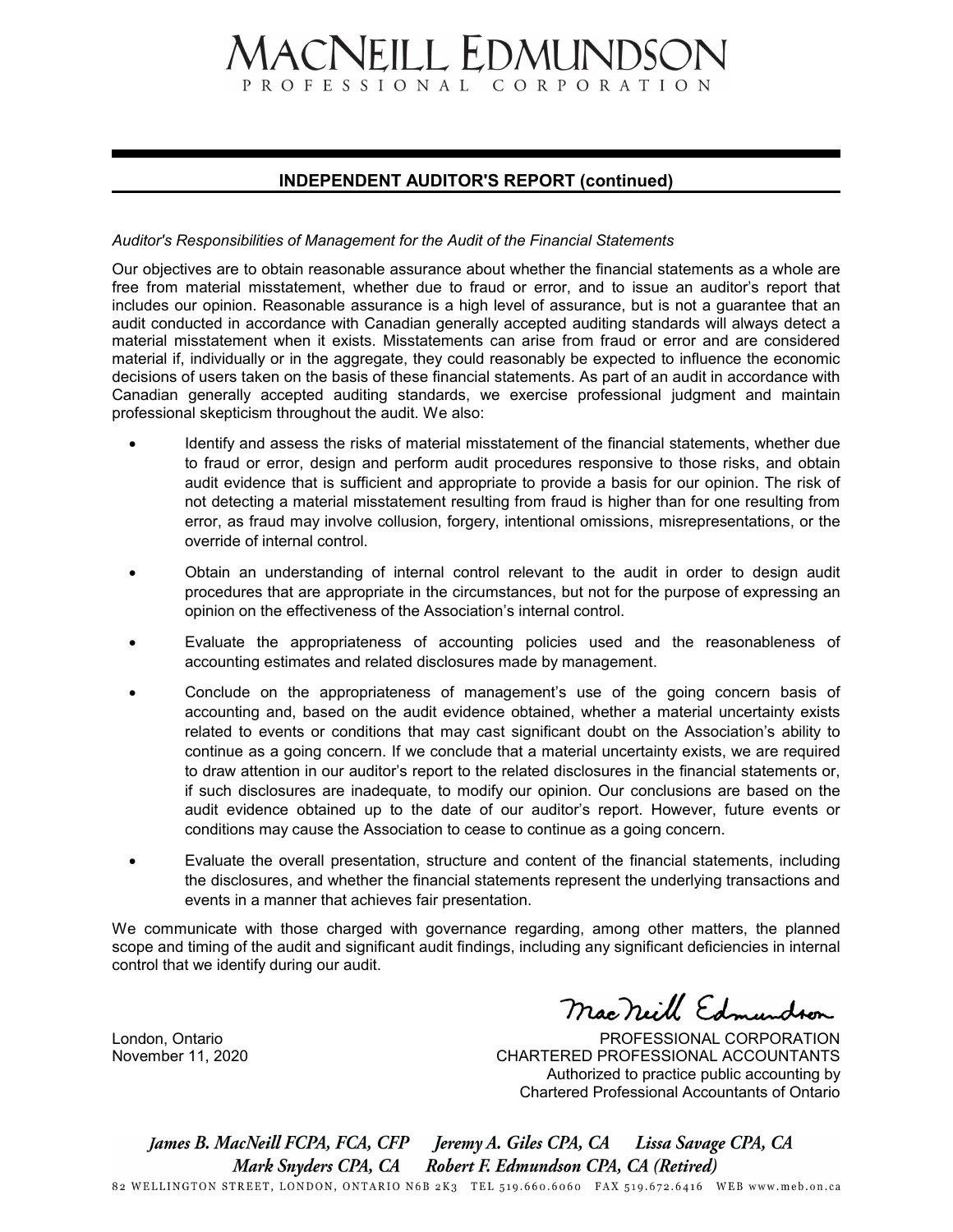### **Statement of Financial Position**

|                                                   | (restated) |         |
|---------------------------------------------------|------------|---------|
|                                                   | 2020       | 2019    |
| March 31                                          | $($ \$)    | (3)     |
| <b>Assets</b>                                     |            |         |
| <b>Current Assets</b>                             |            |         |
| Cash                                              | 92,319     | 115,928 |
| Accounts receivable                               | 13,846     | 85,361  |
| Government remittances receivable                 | 2,448      | 40,592  |
| Prepaid expenses and other assets                 | 10,654     | 12,325  |
| Operating fund investments (note 3)               | 164,198    |         |
|                                                   | 283,465    | 254,206 |
| K.G. Holland Endowment Investments (note 2)       | 27,227     | 26,847  |
|                                                   | 310,692    | 281,053 |
| <b>Liabilities</b>                                |            |         |
| <b>Current Liabilities</b>                        |            |         |
| Accounts payable and accrued liabilities (note 6) | 68,406     | 70,280  |
| Deferred revenue (note 6)                         |            | 28,100  |
|                                                   | 68,406     | 98,380  |
| <b>Net Assets</b>                                 |            |         |
| <b>Operating Fund</b>                             | 215,059    | 155,826 |
| K.G. Holland Endowment Fund (note 2)              | 27,227     | 26,847  |
|                                                   | 242,286    | 182,673 |
|                                                   | 310,692    | 281,053 |
|                                                   |            |         |

Approved on behalf of the Board:

, Director

**Marshall**, Director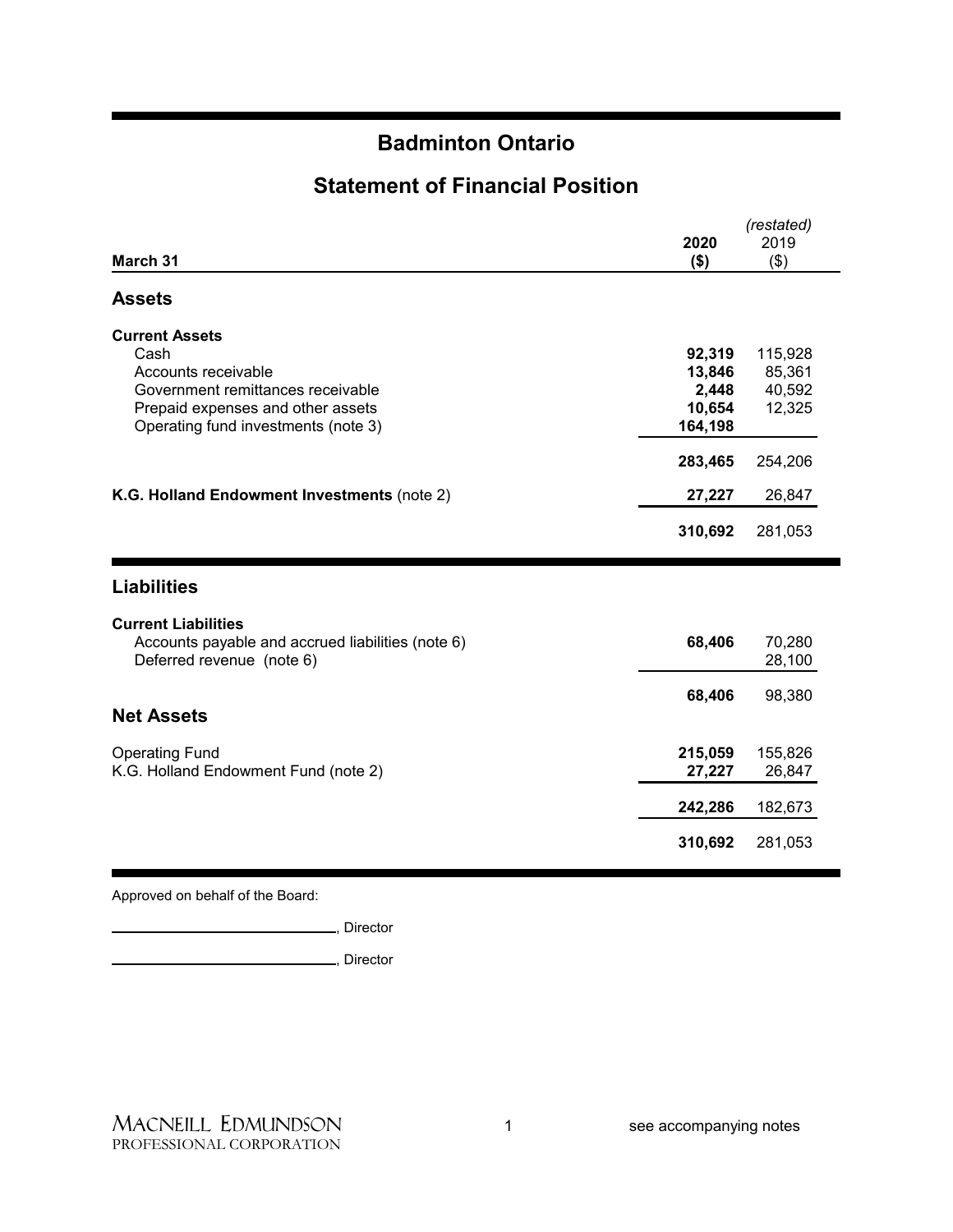|                                                         |         | (restated)        |
|---------------------------------------------------------|---------|-------------------|
|                                                         | 2020    | 2019              |
| <b>Year ended March 31</b>                              | \$)     | (3)               |
|                                                         |         |                   |
| <b>Revenues</b>                                         |         |                   |
| Circuits - Events                                       | 313,422 | 533,626           |
| Grants and donations                                    | 82,031  | 314,327           |
| Membership - Cards and through districts                | 77,745  | 78,440            |
| Circuits - Sales                                        | 14,431  | 47,537            |
| Circuits - Sponsorships                                 | 6,962   | 61,481            |
| Membership - Insurance                                  | 4,908   | 12,878            |
| Interest                                                | 1,197   | 1,270             |
|                                                         |         | 500,696 1,049,559 |
|                                                         |         |                   |
| <b>Operating Expenses</b>                               |         |                   |
| Cost of events and sales                                | 205,277 | 897,950           |
| Membership support (note 11)                            | 98,387  | 119,792           |
| Salaries and benefits                                   |         | 79,954 78,819     |
| High performance (note 11)                              | 34,231  | 18,125            |
| Participation, growth and development (note 11)         | 23,614  | 42,509            |
|                                                         |         |                   |
|                                                         |         | 441,463 1,157,195 |
|                                                         |         |                   |
| <b>Excess (Deficiency)</b><br>of Revenues over Expenses | 59,233  | (107, 636)        |
| Operating Fund, beginning of year                       | 155,826 | 263,462           |
| <b>Operating Fund, end of year</b>                      | 215,059 | 155,826           |
|                                                         |         |                   |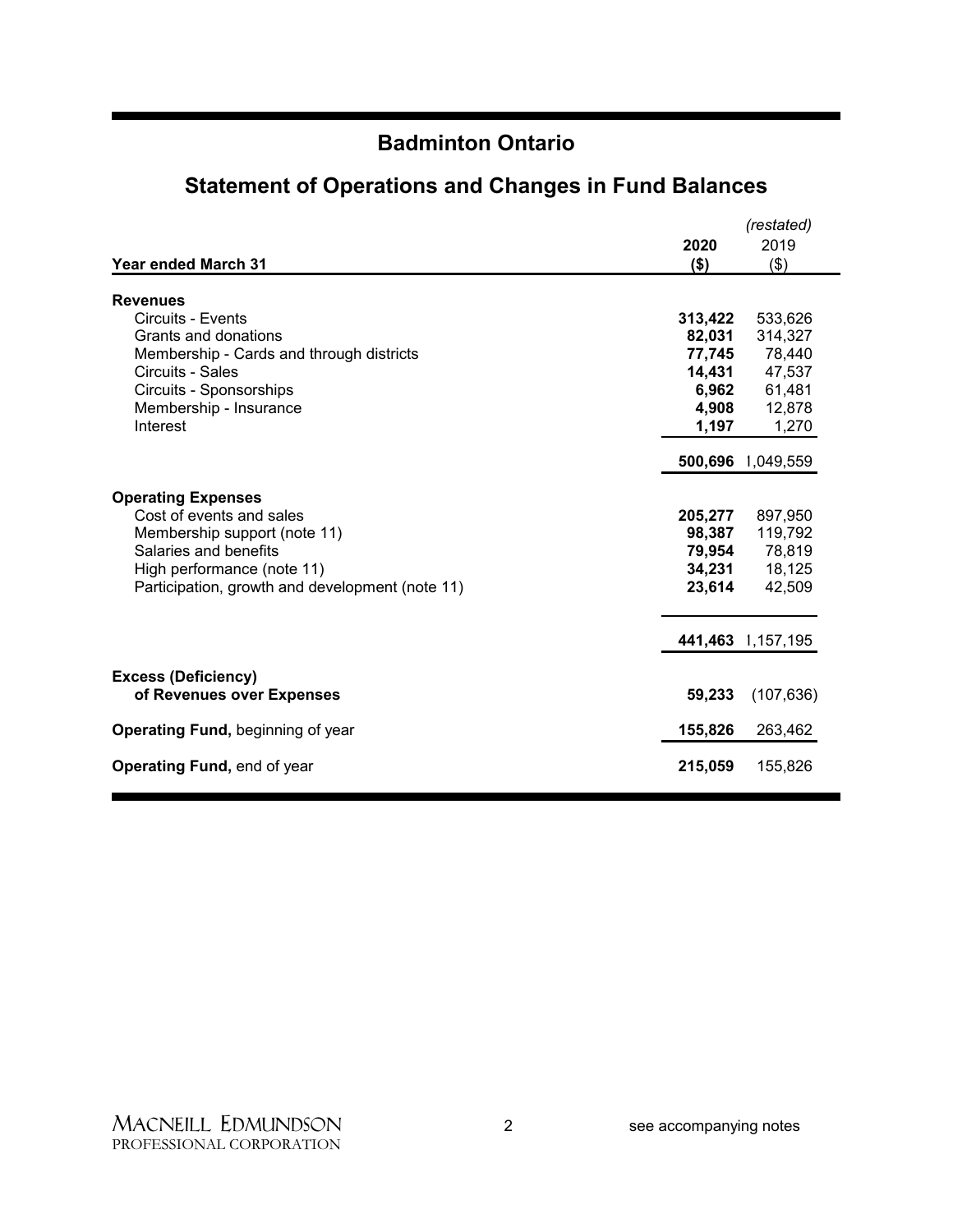### **Statement of Cash Flows**

| <b>Year ended March 31</b>                                                                                                                                                     | 2020<br>$($ \$)                          | (restated)<br>2019<br>\$)                  |
|--------------------------------------------------------------------------------------------------------------------------------------------------------------------------------|------------------------------------------|--------------------------------------------|
| <b>Cash Flows From (Used in) Operating Activities</b><br>Excess (deficiency) of revenues over expenses                                                                         | 59,233                                   | (107, 636)                                 |
| Net change in non-cash operational balances<br>Accounts and government remittances receivable<br>Prepaid expenses<br>Accounts payable and accrued expenses<br>Deferred revenue | 109,659<br>1,671<br>(1,874)<br>(28, 100) | (24, 824)<br>29,789<br>40,741<br>(30, 645) |
| <b>Cash Flows From (Used in) Operating Activities</b>                                                                                                                          | 81,356<br>140,589                        | 15,061<br>(92, 575)                        |
| <b>Cash Flows From (Used in) Investing Activities</b><br>Acquisition of short-term investments                                                                                 | (164, 198)                               |                                            |
| Increase (decrease) in cash                                                                                                                                                    | (23, 609)                                | (92, 575)                                  |
| Cash, beginning of year                                                                                                                                                        | 115,928                                  | 208,503                                    |
| Cash, end of year                                                                                                                                                              | 92,319                                   | 115,928                                    |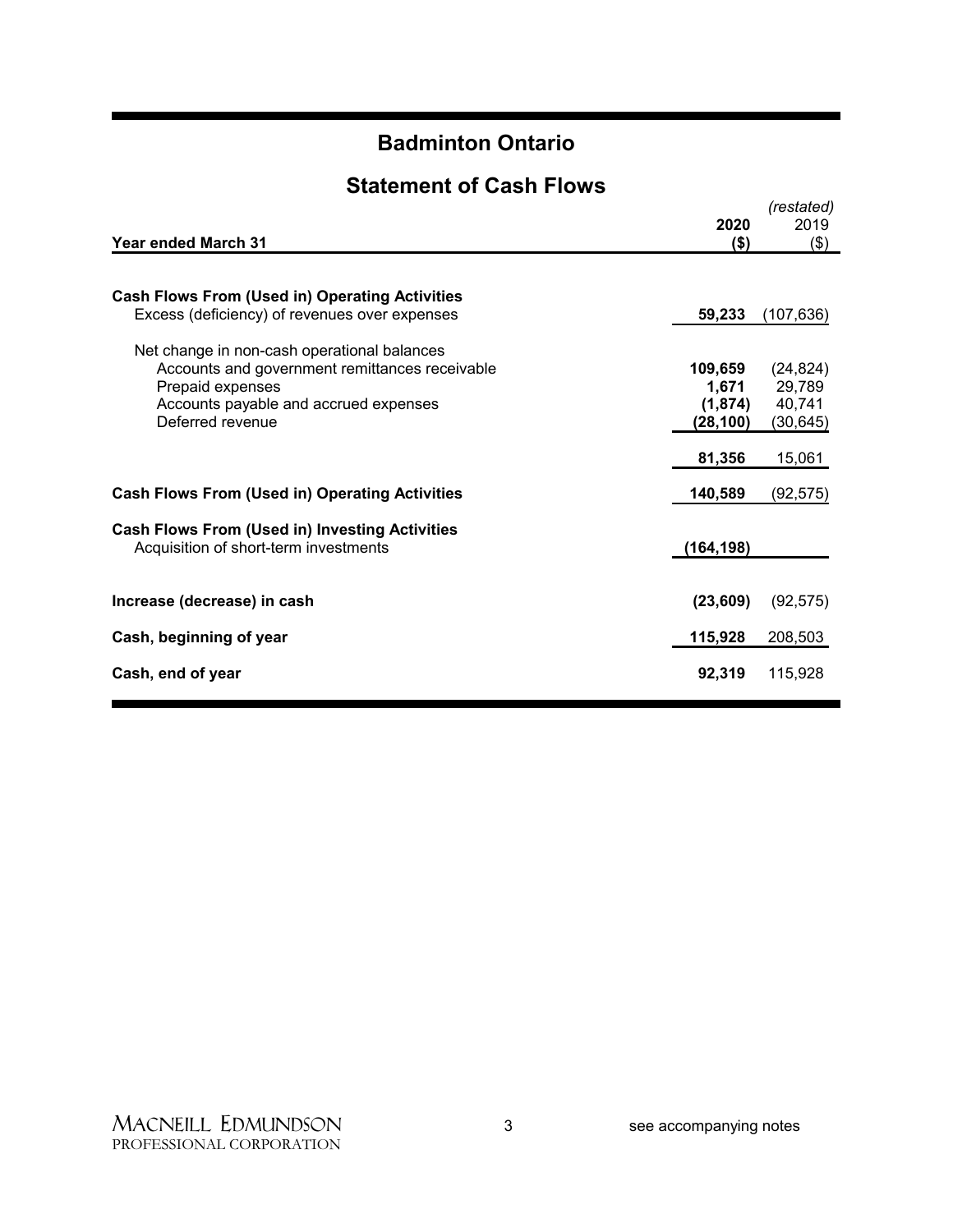### **Notes to the Financial Statements**

#### **March 31, 2020**

#### **Operations**

Badminton Ontario (Formerly The Ontario Badminton Association) (the "Association") was incorporated, without share capital, on June 17, 1976 in Ontario as a not-for-profit organization. The purpose of the Association is to provide an organized, structured environment for competitive badminton in Ontario. The Association's members consists of six district associations, affiliated clubs, individual athletes, coaches, and officials. As a not-for-profit organization, the Association is exempt from income tax.

#### **1. Summary of Significant Accounting Policies**

The Association prepares its financial statements in compliance with Canadian accounting standards for not-for-profit organizations. The significant accounting policies used are as follows.

#### **(a) Investments**

The Association holds investments in fixed income bank certificates and deposits. The investments are recorded at fair value.

#### **(b) Inventory**

Merchandise inventory is valued at the lower of cost based on the first-in, first-out method, and net realizable value.

#### **(c) Revenue recognition**

The Association follows the deferral method of accounting for restricted contributions, primarily grants. Under this method, grants received which relate to future periods are reflected as deferred income on the balance sheet.

Revenue from donations and membership cards is recognized when received, and all other revenue is recognized when the related entitlement has been delivered or the service performed.

#### **(d) Contributed services**

These financial statements do not reflect the value received for any of the many volunteer services contributed. The Association also receives contributions of materials. Their value is not reflected in these statements.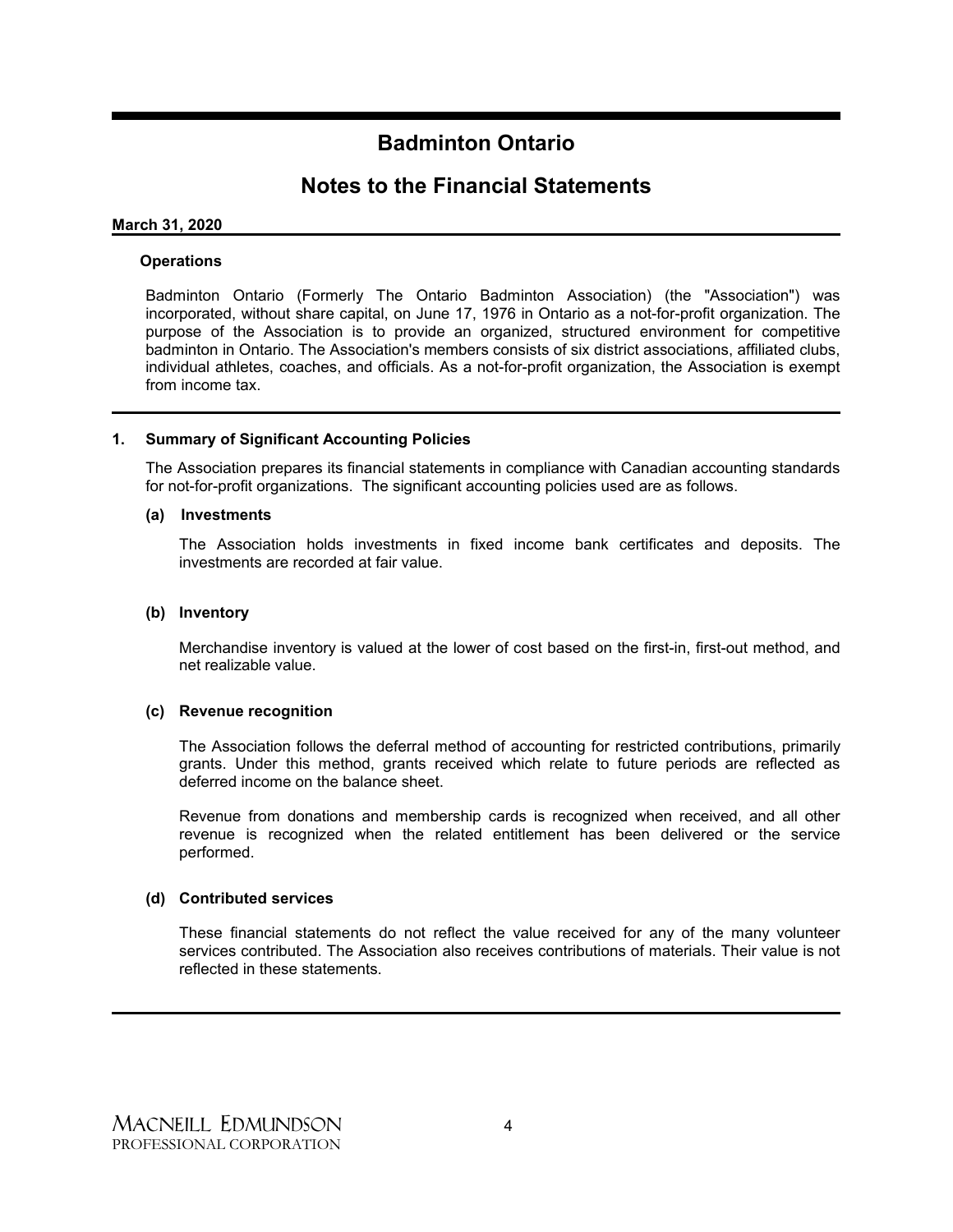### **Notes to the Financial Statements**

#### **March 31, 2020**

#### **2. K.G. Holland Endowment Fund**

The K.G. Holland Endowment Fund was established March 9, 1983, in memory of Keith Holland, a pioneer in the development of recreational badminton programs, to provide funds in supports of special projects of a recreational nature that fall within the auspices of the Association. The funds remain in the care of the Association and proceeds from the fund are managed and government as set out in By-Law No. 2 of the Association's Constitution and By-Laws. As funds are held in trust, they are shown as restricted assets in the financial statements.

|                                                                                      | 2020<br>(\$)  | 2019<br>(\$) |
|--------------------------------------------------------------------------------------|---------------|--------------|
| <b>Assets</b><br>Guaranteed investment certificates                                  | 27,227        | 26,847       |
| <b>Fund balance</b><br>Balance, beginning of year<br>Transfer of net interest income | 26,847<br>380 | 26,847       |
| Balance, end of year                                                                 | 27,227        | 26,847       |
|                                                                                      |               |              |

#### **3. Operating Fund Investments**

Operating fund investments consist of guaranteed investment certificates maturing from June 24, 2020 to December 27, 2020 earning interest at rates ranging from 1.75 to 2.15%. Accrued interest of \$817 has been included in accounts receivable and will be paid at maturity.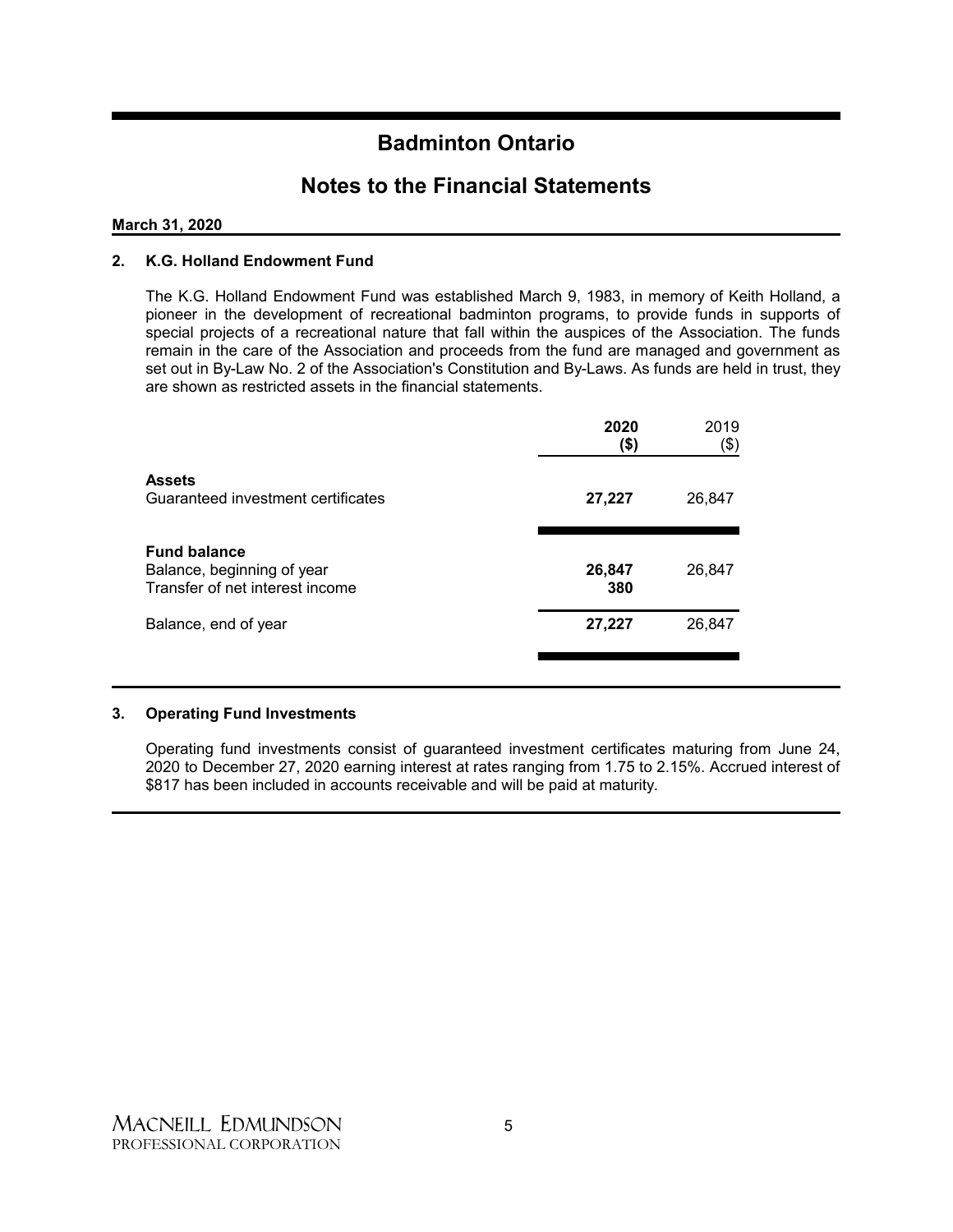### **Notes to the Financial Statements**

#### **March 31, 2020**

#### **4. Financial Instruments**

The Association is exposed to various risks through its financial instruments and has a comprehensive risk management framework in place to monitor, evaluate and manage these risks. The following analysis provides information about the Association's risk exposure and concentration. There have been no significant change to the nature or concentration of these risks from the prior year, unless otherwise noted.

In the opinion of management, the company is not exposed to significant interest rate or other price risks arising from its financial instruments.

#### *Credit Risk*

Credit risk arises from the potential that a counter party will fail to perform its obligations. The Association is exposed to credit risk from customers. In order to reduce its credit risk, the Association reviews a new customer's credit history before extending credit and conducts regular reviews of its existing customers' credit performance. At March 31, 2020, accounts receivable includes an allowance for doubtful accounts totaling \$27,426 (2019 - \$28,260).

#### *Liquidity risk*

Liquidity risk is the risk that an entity will encounter difficulty in meeting obligations associated with financial liabilities. The Association is exposed to this risk mainly in respect of its receipt of funds from its customers and other related sources, and accounts payable and accrued liabilities.

The company mitigates this risk through projecting its cash flow needs on a short term and long term basis.

#### *Currency risk*

Currency risk is the risk to the company's earnings that arise from fluctuations of foreign exchange rates and the degree of volatility of these rates. The Association is exposed to foreign currency exchange risk on its USD bank account containing amounts equivalent to \$15,073 Canadian dollars.

The company does not use derivative instruments to reduce its exposure to foreign currency risk.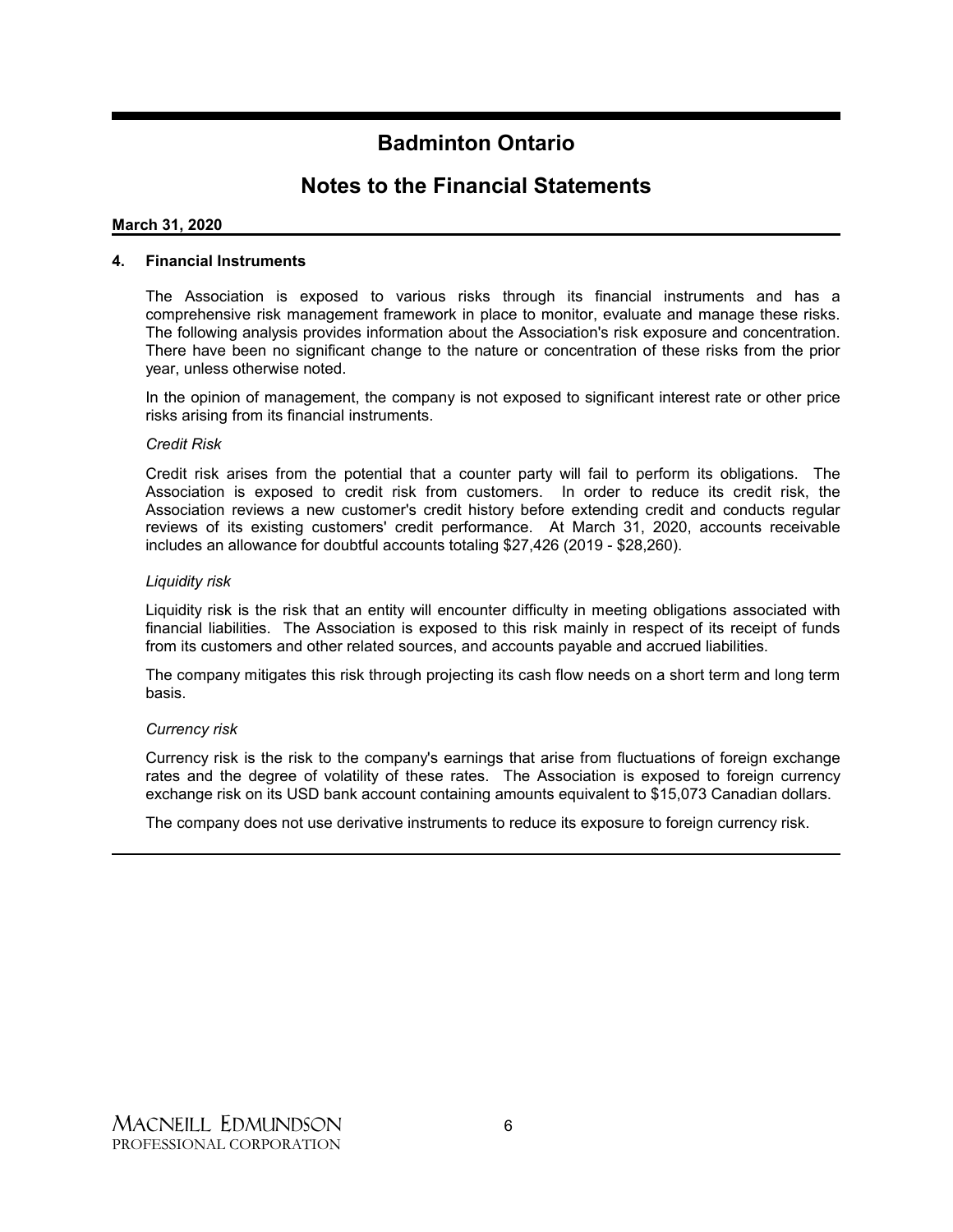### **Notes to the Financial Statements**

#### **March 31, 2020**

#### **5. Lease Commitments**

The Association leases premises at 1 Concorde Gate, Toronto, Ontario from the Coaches Association of Ontario. Future minimum lease payments are as follows:

|                      | (\$)                       |
|----------------------|----------------------------|
| 2021<br>2022<br>2023 | 20,419<br>20,799<br>21,071 |
| 2024                 | 8,780                      |

#### **6. Deferred Revenue**

Deferred revenue consists of the following:

|                                                                | 2020<br>(\$) | 2019<br>$(\$)$ |
|----------------------------------------------------------------|--------------|----------------|
| Tournament entry fees<br>Parasport grant<br>City of Burlington |              | 28,100         |
|                                                                |              | 28,100         |

No deferred revenue has been recorded in the current year as all tournaments subsequent to year end were cancelled due to the COVID-19 pandemic. The \$10,710 in entry fees collected for these tournaments were refunded subsequent to year end and have been included in accounts payable.

#### **7. Economic Dependence**

The continued operations of the Association depend to a large extent upon the funding that it receives from the Provincial Government. Any significant reduction in this source would significantly curtail the Association's ability to offer a complete range of programs.

#### **8. Related party transactions**

During the year, the directors did not receive any remuneration.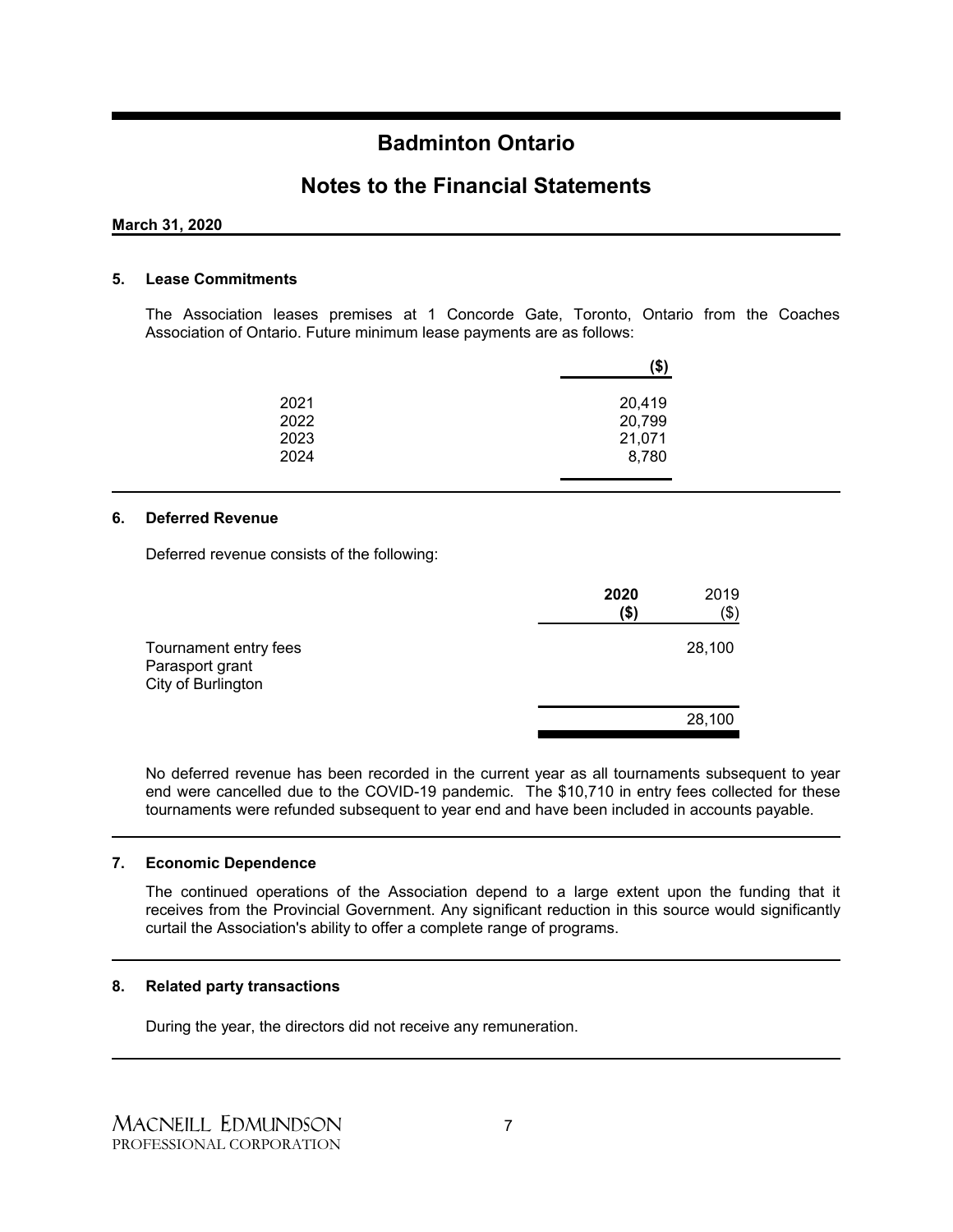### **Notes to the Financial Statements**

#### **March 31, 2020**

#### **9. Prior Period Restatement**

In the prior year, the first installment on a \$20,000 grant from the Province of Ontario was received that related to hosting a tournament during the 2019 fiscal year. It was not expected that the remainder of the grant would be received, therefore the amounts were not recorded as revenue. In the current year, the remaining installment of \$15,000 was received, which related to activity in the prior year. As such, prior year Grant and donations revenue and accounts receivable have been increased by \$15,000, and a corresponding increase to the ending Operating Fund balance has been reflected.

#### **10. Subsequent Events**

The recent outbreak of Coronavirus Disease 2019, or COVID-19, has spread across the globe and is impacting worldwide economic activity. This global pandemic poses the risk that the Association, customers, employees, contractors, suppliers, and other partners may be unable to conduct regular business activities for an indefinite period of time. While it is not possible at this time to estimate the impact that COVID-19 could have on the Association's activities, the continued spread of COVID-19 and the measures taken by the federal, provincial, and municipal governments to contain its impact could adversely impact the association's activities, financial condition or results of operations.

Specifically, the Association has so far experienced some forced cancellations of tournaments and other events and reduced enrolment in memberships. As a result, the Association is anticipating a significant reduction in revenue in fiscal 2021. To offset these expected revenue decreases, the Association has reviewed its expenses, and deferred or reduced those expenses where possible. The Association also plans to utilize the available government programs and subsidies for which it qualifies, if necessary.

The extent to which the COVID-19 outbreak impacts the Association's future financial results will depend on future developments that are highly uncertain and cannot be predicted, including new information that may emerge concerning the spread of the virus and government actions.